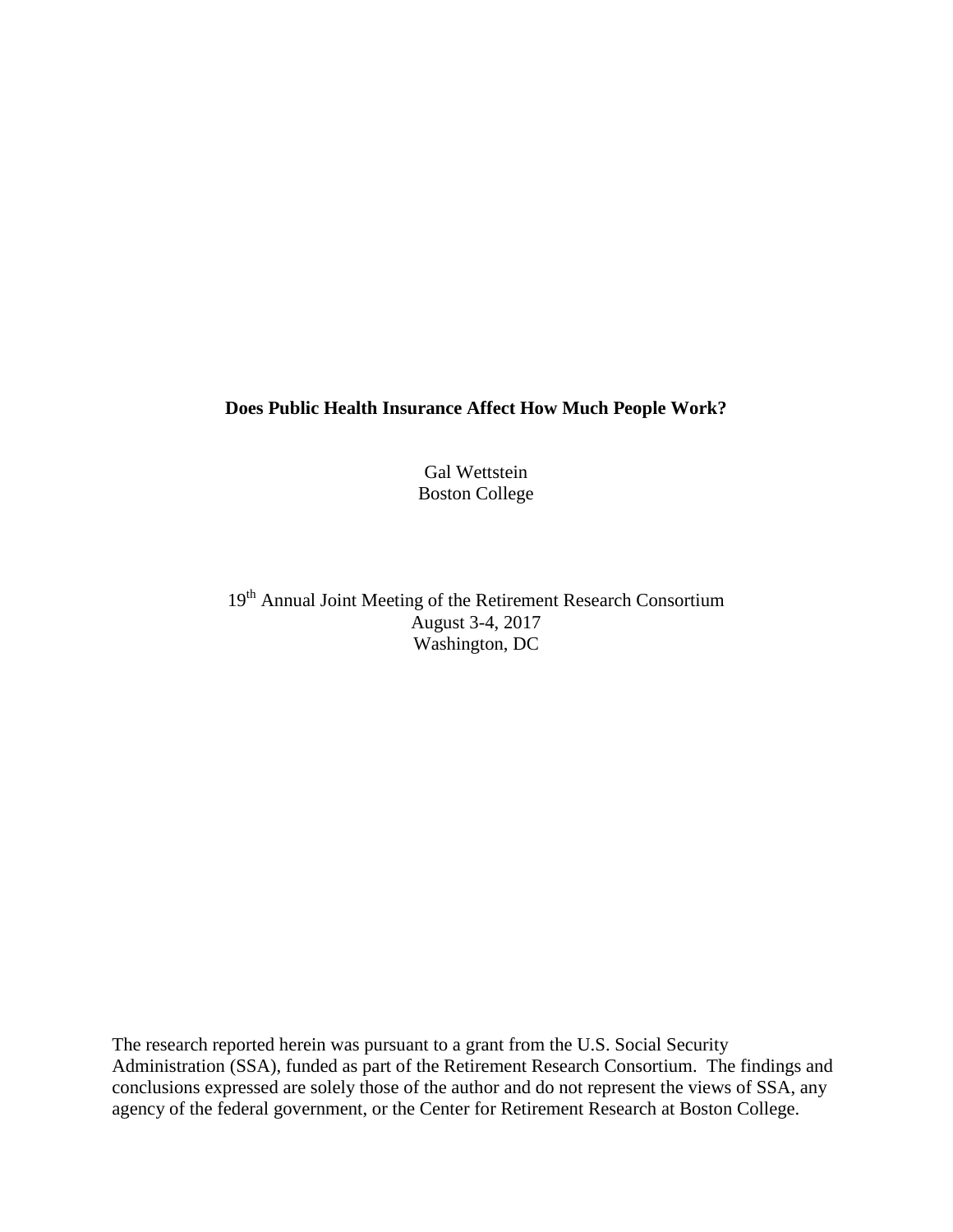Most Americans get their health insurance through their employer, so they may be reluctant to leave a job if such a change affects their coverage. This situation is known as "job lock," which may be a particular concern for those with health problems. As a result, expansions of public health insurance, which are not tied to a job, could reduce job lock and result in some workers scaling back from full- to part-time work or leaving the labor force entirely. This paper uses the introduction of Medicare Part D in 2006 to assess the extent to which the availability of drug coverage not tied to an employer induces older individuals to work less.

## **Background**

Medicare has provided universal health insurance to all Americans ages 65 and over since 1966. However, it was only with the January 2006 introduction of Medicare Part D that the program began to cover prescription drugs.<sup>1</sup> Virtually all employer health insurance plans cover prescription drugs for their current employees (Kaiser Family Foundation, 2014). However, drug insurance options for retirees prior to Part D were limited if they did not have employer-provided retiree health insurance. This situation made them vulnerable to high drug costs if they left their employer plans. After 2006, they could get drug coverage through Medicare.

#### **Data and Design**

 $\overline{\phantom{a}}$ 

The data used in the analysis are from the *Health and Retirement Study*, a large panel of Americans over age 50 and their spouses. The survey started in 1992 and follows up with its subjects every two years.

The sample used in the analysis is restricted to individuals around age 65 (ages 55-68) and around the year 2006 (years 2000-2010). This restriction provides a group of individuals (55-64) who saw no change in their drug insurance availability and a group of individuals (65- 68) who had no access to Part D coverage in 2000-2004 and acquired it in 2006-2010. This approach allows for an estimation of the effect of subsidized drug insurance on labor outcomes for individuals ages 65-68.

<sup>&</sup>lt;sup>1</sup> Medicare did cover some drugs, such as those provided in hospitals, through Medicare Part A. Medigap and HMO plans covering drugs also existed but were chosen by only a small minority of those eligible.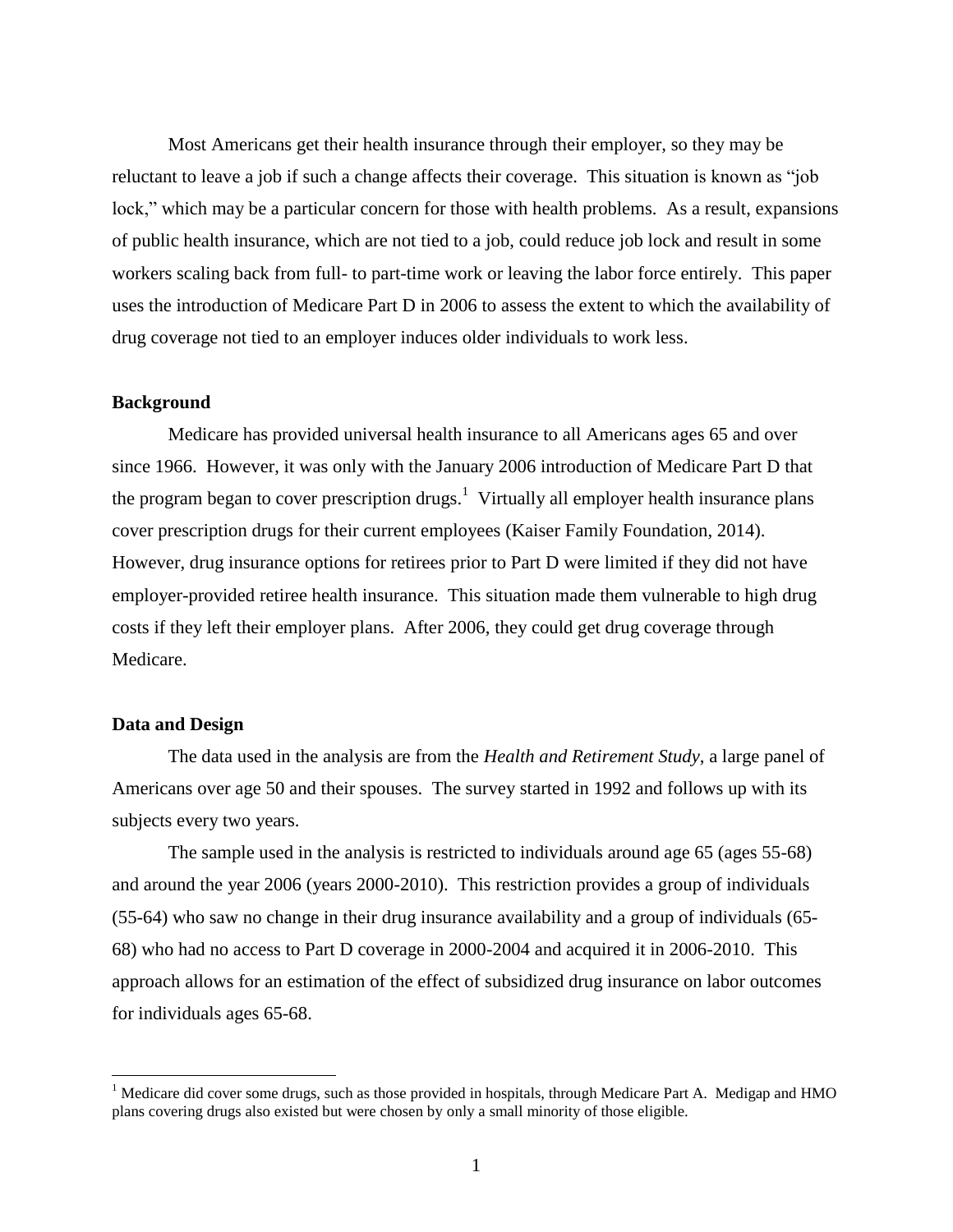Before 2006, not everyone faced an incentive to keep working in order to maintain insurance coverage. For example, workers at firms that did not offer employer-sponsored insurance certainly would not be affected by passage of Part D. To focus on a relevant population, the study restricts attention to individuals who have retiree health insurance (RHI) and divides them into two groups. The first is a treatment group made up of those who have RHI only until age 65 (14 percent of the total sample).<sup>2</sup> Before 2006, such individuals who retired at or after 65 would lose their drug coverage when they transitioned from their employer plan to Medicare. The only way to keep their drug coverage was to keep working. After 2006, they could keep their coverage past age 65 through Medicare regardless of when they retired.

The second group, which functions as a control group, is those who have RHI for life (12 percent of the total sample). They form a good control group, as they are quite similar to the treatment group. Both groups have RHI; they differ only in whether that insurance is limited to age 65 (treatment) or not (control). The control group is also observed at the same ages as the treatment group in the same years, so if something unobservable happens to change the labor outcomes of 65-68 year olds after 2006, they would experience that same shock and could be used to control for it.<sup>3</sup>

## **Results**

l

The Figure below shows the key estimation results for the effects of Part D on full- and part-time work. Part D led to a statistically significant decline of 8.4 percentage points in fulltime work among individuals who were dependent on their employer insurance for drug coverage. The average full-time work rate at the baseline was 35 percent, so Part D led to a 24 percent reduction from that average. Of course, this result does not mean that all of the affected individuals moved into retirement. Instead, they may have shifted to part-time work.<sup>4</sup> Indeed, part-time work did increase in the treatment group by 5.9 percentage points out of the 8.4 percentage-point overall effect. Thus, the reduction in full-time work can be decomposed into 70 percent switching into part-time work and 30 percent going into full retirement.

<sup>&</sup>lt;sup>2</sup> This arrangement is fairly common, applying to about half of those with RHI, as everyone gains access to Medicare at age 65.

 $3$  In practice, no such shock is found, and this control group merely serves to reinforce the validity of the estimates found in the treatment group alone.

<sup>&</sup>lt;sup>4</sup> Few employers offer health benefits to part-time workers (Kaiser Family Foundation, 2014), so the introduction of Part D could have made such a shift attractive to those ages 65 and over.